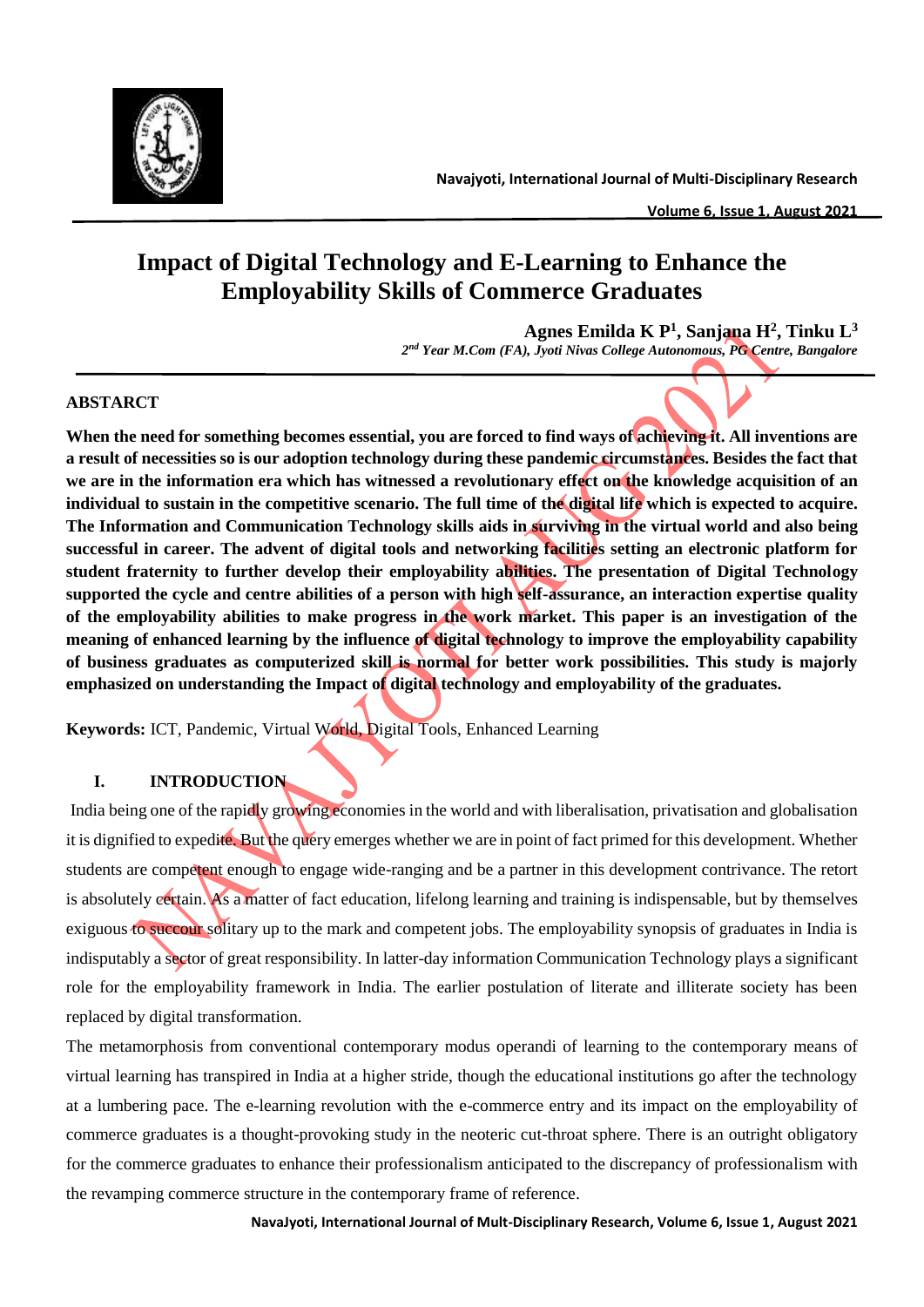The contemporary commerce structure is with global grade of touchstone at all practical extent and contemplate the young graduates to be accoutred with the technological efficiency to keep pace with the competitive world. This study is intended to find the impact of learning by the influence of digital technology on the employability skills of commerce graduates. The commerce graduates should possess digital efficiency. Digital Technology as a consequential versatility gets a load by the employer to engross commerce graduates for a placement. All the institutions do not deliver the infrastructure amenity with the digital infrastructure, but specific advanced institutions with a supplemental investment had instigated it. This will certainly magnify the employability prospects of the students, as they get exposure to activities such as interactive webinars, conferencing both audio and videos, access to expert sessions through the internet, CEO and industrialist talk, web blogs which considers a determined topic with inputs from diverse component of industry in distinct streams and ingress to research-based articles in refereed journals through e-learning digital library.

"Employability is a set of achievements- skills, knowledge and personal attributes- that make an individual more likely to gain employment and be successful in their chosen occupations, which benefit themselves, the workforce, the community and the economy."

The term employability refers to an individual who possesses competency, attributes and certain abilities to get a job and to be eminent in his job. The employee must have all the potentiality that is expected. It has been expected that holding a higher degree can persuade obtaining a superior and satisfactory job. Higher education can originate employability among the students. A student must possess soft skills along with the command over the subject.

Most of the literature with respect to employability has discovered that there exists a gap between the need of the employer and skill levels of the students that exists in the contemporary framework. There is a certain demand from the employer that they are examining people who do not have primary skills but a diversity of knowledge that assists them to attain optimization. This study discovers that employers evaluate generic employability skills rather than specific occupational skills that are necessary for prolonged growth in the organization.

# **II. REVIEW OF LITERATURE**

**Horton (2001)** characterized e-learning as the use of web and computerized advancements to make encounters that teach human assets. E-learning incorporates all types of electronically upheld learning and instructing and computerized advancements that are embraced for the working which upholds in moving of abilities and information **(Ionescu, A.2012)**. E-learning can possibly change the manner in which we teach to learn and how we teach **(Marc, Rosenberg, 2001).** Computerized Technology is characterized as any cycle where the educator or student utilizes advanced gear like a PC (or a Laptop, tablet, MP3 player, or control centre) to get to computerized devices like learning stages and virtual learning conditions, or potentially enhanced learning by the influence of digital technology assets (like exercises, tests, learning helps and games) to work on their insight and abilities. The learning hub in elearning consists of digital class; Wi-Fi enabled campus, e-books access, free or paid through the online library, usage of digital technology in the learning process. The digital tools, if used efficiently, will build skills such as interactivity, critical thinking, collaboration among the students and initiate e-commerce links to the learning process. **(Lou et al, 2001).**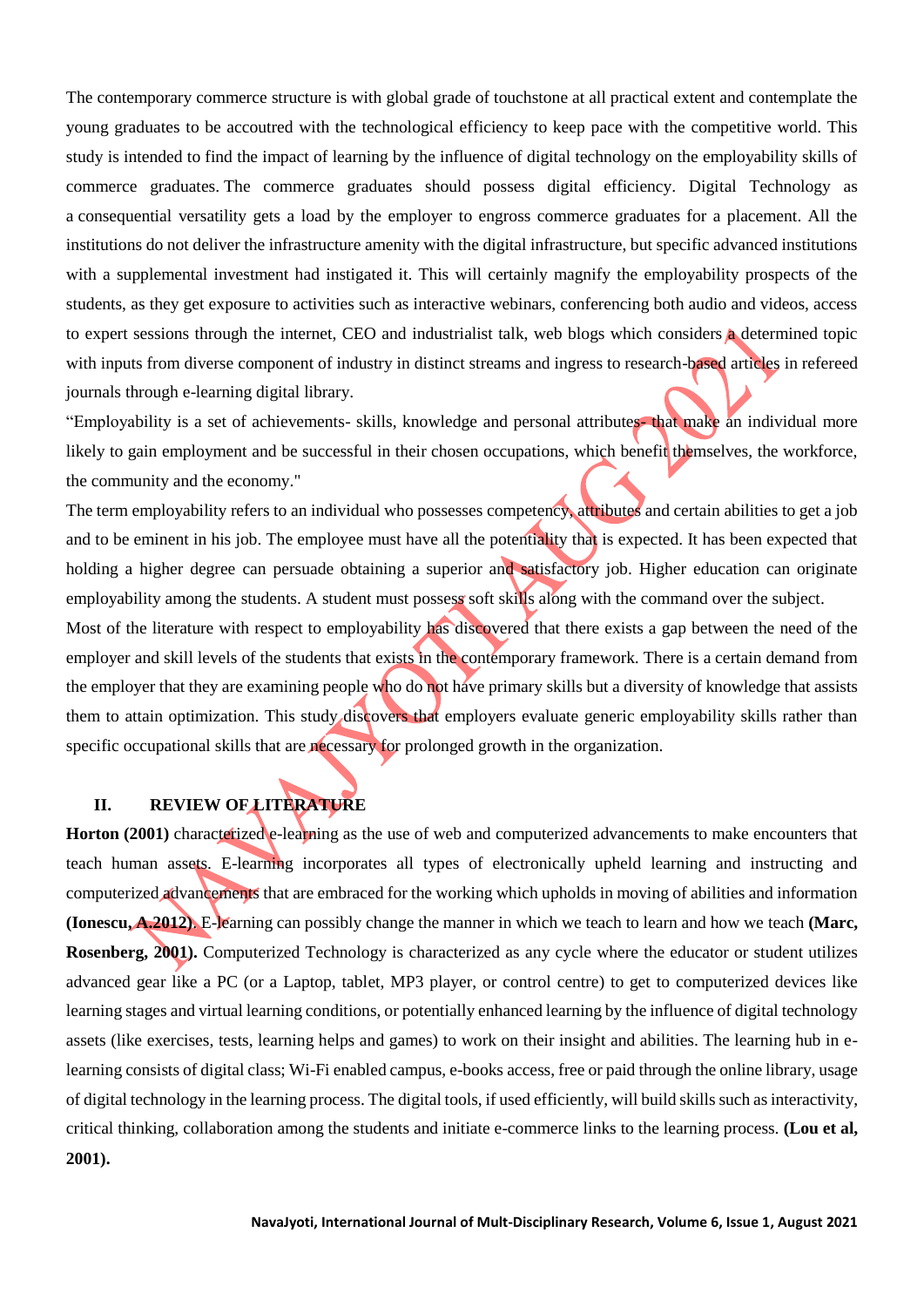# **III. RESEARCH METHDOLOGY**

#### **a. Background of the Study:**

Digital technologies are electronic apparatuses, frameworks, gadgets and assets that produce, store or interact information. Notable models incorporate web-based media, internet games, sight and sound and cell phones. Advanced learning is any type of learning that uses technology. It can happen across all curriculum learning areas. Although digital technology can impact society in a negative manner, most of the impact is positive. It helps make our lives better. Digital Marketing Services also helps people become more efficient and this leads to increased productivity. Technology also enables us to save time and money. Digital technology makes it easy to keep in contact with friends, family, and work remotely, even if you are in another part of the world. Communication Speeds, Versatile Working, Learning Opportunities, Automation, Information, Storage, Editing. There are many more reasons that range from promotion of exports to further developing straightforwardness of doing business.

#### **b. Research Problem:**

Globalization and liberalization have become prevalent in various business sectors which has a huge impact on the overall economic growth of the country in a significant manner. To survive and grow in this economic order, rational and educational technologies policies are being adopted by every country. India has also fallen in line with the requirements and has been initiating modifications in enhancing the employability. The recent concept of digital technology of learning is considered as a pioneer in the economic restructuring in general and enhancing employment in the area.

There is a need to make an in-depth study on digital learning and its impact on various commerce graduates and their perception on technology of digital learning which mainly based on the primary data gathered from students on enhancing the technology of digital learning to derive the results which can be of much significance to frame employment opportunity by the government in the near future. Hence, in order to fulfill the research, gap this study titled "Impact of digital technology on learning to enhance the employability of commerce graduates'' was conducted

# **c. Scope of the Study:**

The appearance of computerized correspondence innovation in the scholastic field essentially affected advanced education. The new age is more disposed to get data from the electronic learning and the admittance to the web has profoundly changed the learning strategy of the alumni. The upside of e-learning will help the alumni if the appropriate arrangement of the innovation is finished with instructional method joined with educator's productivity in conferring it. The youthful age is completely drawn in with innovation, which propels them to acquire expertise in their interested topics of study. There are several ways Digital Technology has been improving the proficiency of the instruction framework, there is promising proof that a person's employability abilities are additionally improved with the expertise of computerized innovation. It's obviously true that ceaseless overhauling of abilities for employability is ordered for any work according to the unique states of the business. Digital assets combined with advanced instruments can increase knowledge and the career environment of a graduate and enable him to understand the career trends with the connection to the external world through the World Wide Web. This study is conducted to find out the views of understudies who have finished graduation and their employment capability among graduates,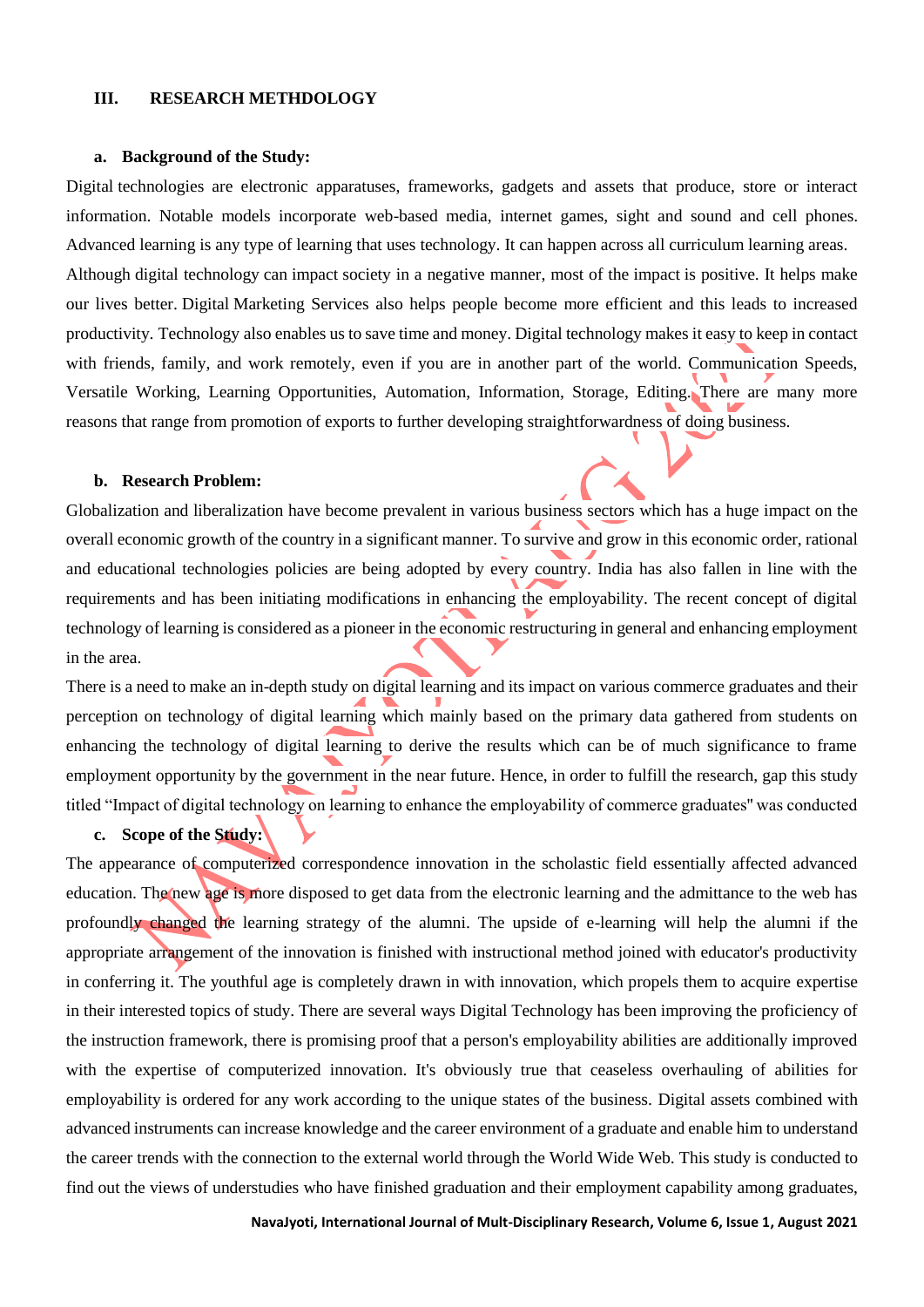post graduates and others with respect to digital learning technology in Bangalore city. Respondents are chosen from a single group which will give a wider difference in understanding. The scope of the study is limited to the concerned area, hence this study cannot be justified for enhancing digital learning employment compatibility in commerce graduates.

# **d. Objective of the Research:**

- Foster the abilities and certainty of instructors in the suitable and powerful utilization of digital technology to support learning and teaching.
- Ensure Professional Standards for Registration and for Career-Long Professional Learning reflect the importance of digital technology and skills.
- Encourage curiosity, ingenuity, resourcefulness and discrimination.
- Stimulate self-confidence through the knowledge and application of technology.
- Develop practical skills through the creation of products/solutions. Promote effective, informed, appropriate communication.

### **e. Research Design:**

Research design is an arrangement of conduction for assortment and examination of information in a way that expects to consolidate applicable to an exploration reason with economy in the system. The research designs adopted for the study are analytical in nature.

#### **f. Types of Research**

The research type adopted for the proposed study is evaluative and descriptive in nature. Purposes of descriptive research have been identified in the literature, to describe systematically and accurately the facts and qualities of a given populace or space of revenue; to give a precise depiction or record of attributes of a specific individual, circumstance or any gathering, these investigations are a mean of finding new significance, portraying what exists, deciding the recurrence with which something happens or categorizing information.

Descriptive research includes gathering mathematics through self-reports collected, through questionnaires or interviews by phone or person, or on the other hand through perception. For present investigation, the exploration was an elucidating and end arrange.

# **g. Data Sources**

Information of the study is been collected from both the sources of data i.e. primary and secondary data.

**• Primary Data:** primary data are those which are fresh and are gathered interestingly, and thus this end up being unique in character. Here primary data was collected through a structured questionnaire through direct personal interview i.e. open ended or close ended questionnaire.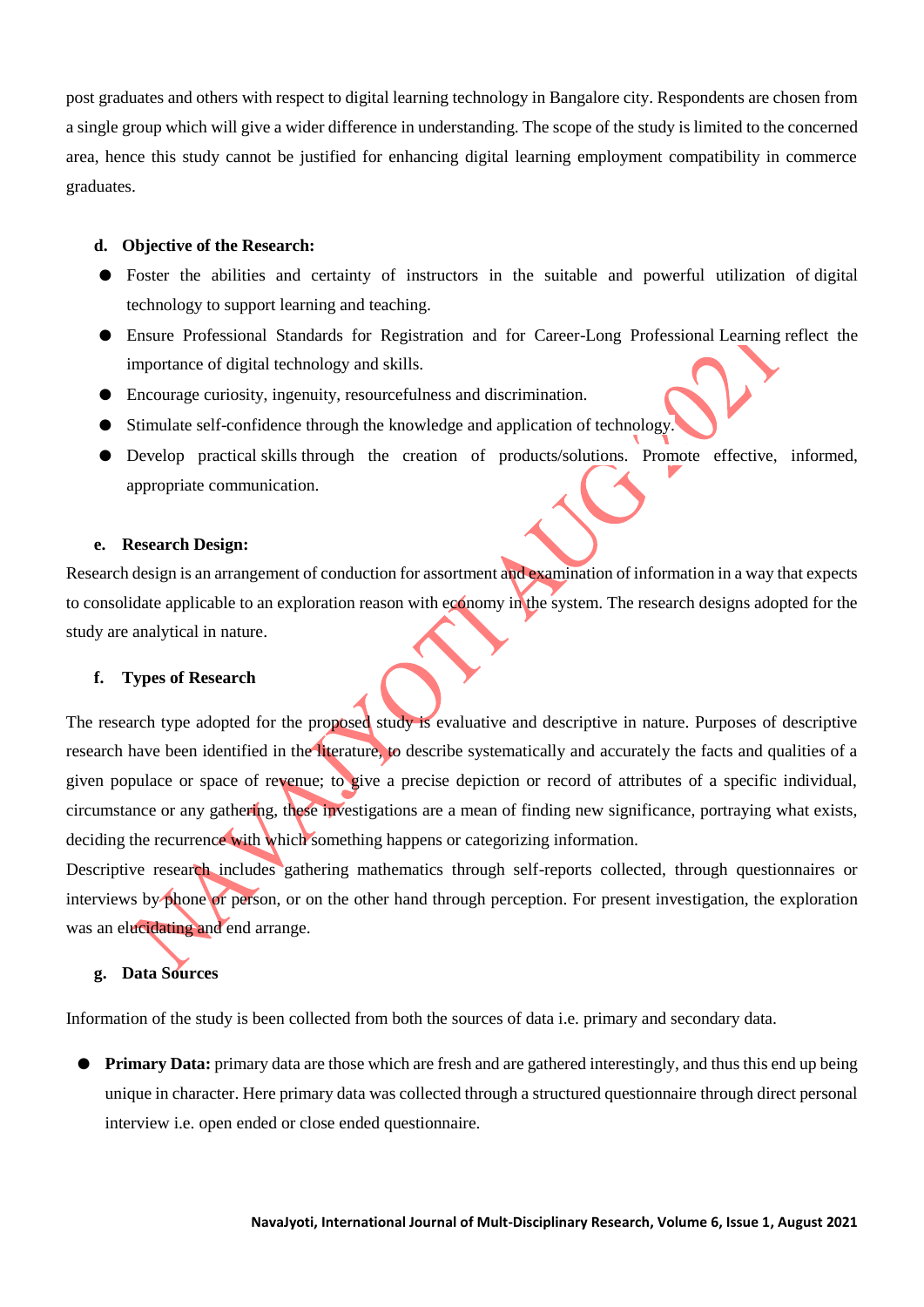**Secondary Data:** secondary information are those which are have already been collected by someone else and which is already had been gone through factual interaction. For the examination, the secondary information is collected from various publications and journals, newspapers, books, , articles & websites.

#### **h. Sample Size**

This refers to the number of respondents to be selected from the constituted sample. The sample size of 30 investors was taken under this study.

## **i. Sampling Techniques**

The sample technique adopted for this study is a random and convenient technique. Convenient sampling is a nonprobability testing method that endeavours to acquire an example of advantageous elements. Random sampling is a part of the sampling technique in which each sample has an equal probability of being chosen. In this project, a questionnaire method was used for the collecting the data.

# **j. Tools of the Study**

A structured questionnaire was designed to collect the response of people towards investment and particularly in equity. For this study researcher specifies certain tools such as tabular data, percentage analysis, graphs, excel, pie chart, chi square test, correlation coefficient, Mean and Median.

**a. Chi-square Test**: A chi-square (X2) test is a measurable technique utilized by analysts to analyze the contracts between clear cut factors in a similar population. They need to estimate whether two random variables are independent.

Chi-square test is most useful when analysing cross tabulation of the survey response data, because cross tabulations reveal frequency and percentage of responses to questions by the various segments or categories of respondents (gender, education level, profession etc.,) the chi-square test informs researches about whether or not there is a statically significant difference between how the various segments or categories answered a given questions.

**b. Correlation Coefficient**: it is used to understand the nature of relationships between two individual variables. The connection coefficient is a factual proportion of the strength of the connection between the general developments of two factors. The qualities range between - 1.0 and 1.0. A determined number more noteworthy than 1.0 or not exactly - 1.0 implies that there was a mistake in the connection estimation. A connection of - 1.0 shows an ideal negative relationship, while a connection of 1.0 shows a perfect positive correlation. A correlation of 0.0 shows no linear relationship between the movements of the two variables.

# **c. Mean and Median:**

The mean is the average of a data set. In means include every one of the numbers and afterward partition by the quantity of numbers. Median is the middle value in the list of numbers. To find the median, numbers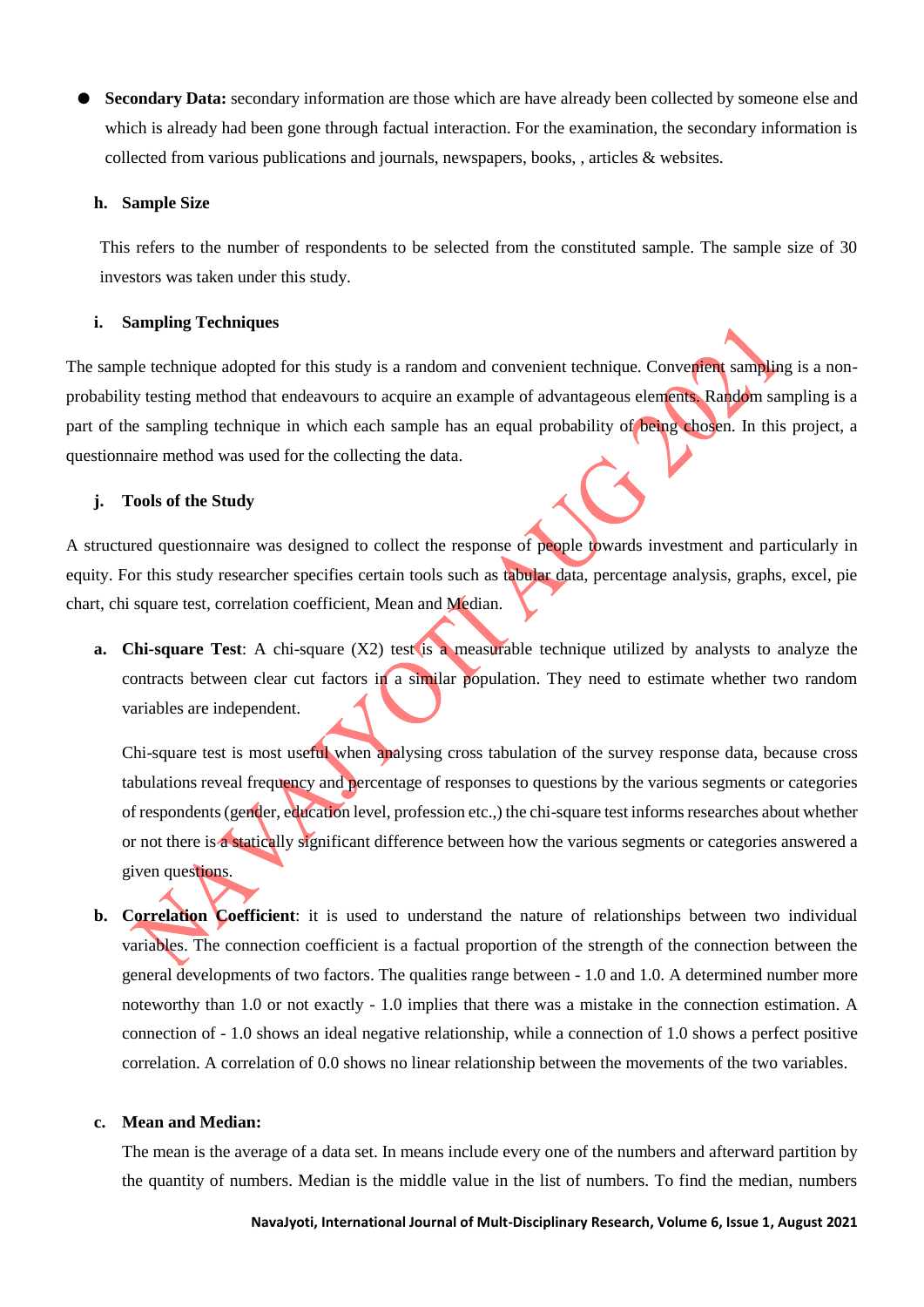have to be listed in numerical order from smallest to largest, so you have to rewrite your list before finding the median.

#### **d. Hypothesis**

**Null Hypothesis -** There is no significant relationship between educational and group projects carried on through online courses

**Alternative Hypothesis -** There is significant relationship educational and group projects carried on through online courses

### **IV. DATA ANALYSIS**

An analysis and the same has been interpreted at the concluding section of this paper under findings, suggestions made from the responses received from 30 sample graduate fraternity.

The information from primary data was verified for accuracy, adequacy to the objectives of this study. The data so obtained was coded and tabulated and also recorded for examination. This was finished utilizing Statistical Package for Social Sciences (SPSS.2.0). Examination of the whole information gathered from the poll was finished by applying different factual procedures like Tabulation, Graphs, Pie Charts, and so on, in an orderly way. The questionnaire is prepared in accordance with the objectives laid down for the study. It is designed to collect the primary data for the analysis of graduates' perception. The questionnaire contains various questions on the learning, based on experiences**.** The data of the project is collected through questionnaires, which tries to analyze students' attitude and perception towards e-learning. The descriptive statistics method was used to calculate the mean scores to find out the overall view and attitude of commerce graduates. The collected data is sorted out and analysed to prepare the final report. The tools and techniques used in the analysis are mean median, correlation coefficient and chi-square test.



# **Graph 4.1: Age of the Respondents**

#### **Analysis**

The above graphical representation shows that there are only 30% of respondents, which gives us the frequency of only 9 respondents. And 70% of Respondents, which gives us the count frequency of 21 respondents. Therefore, the absolute number of respondents is 30.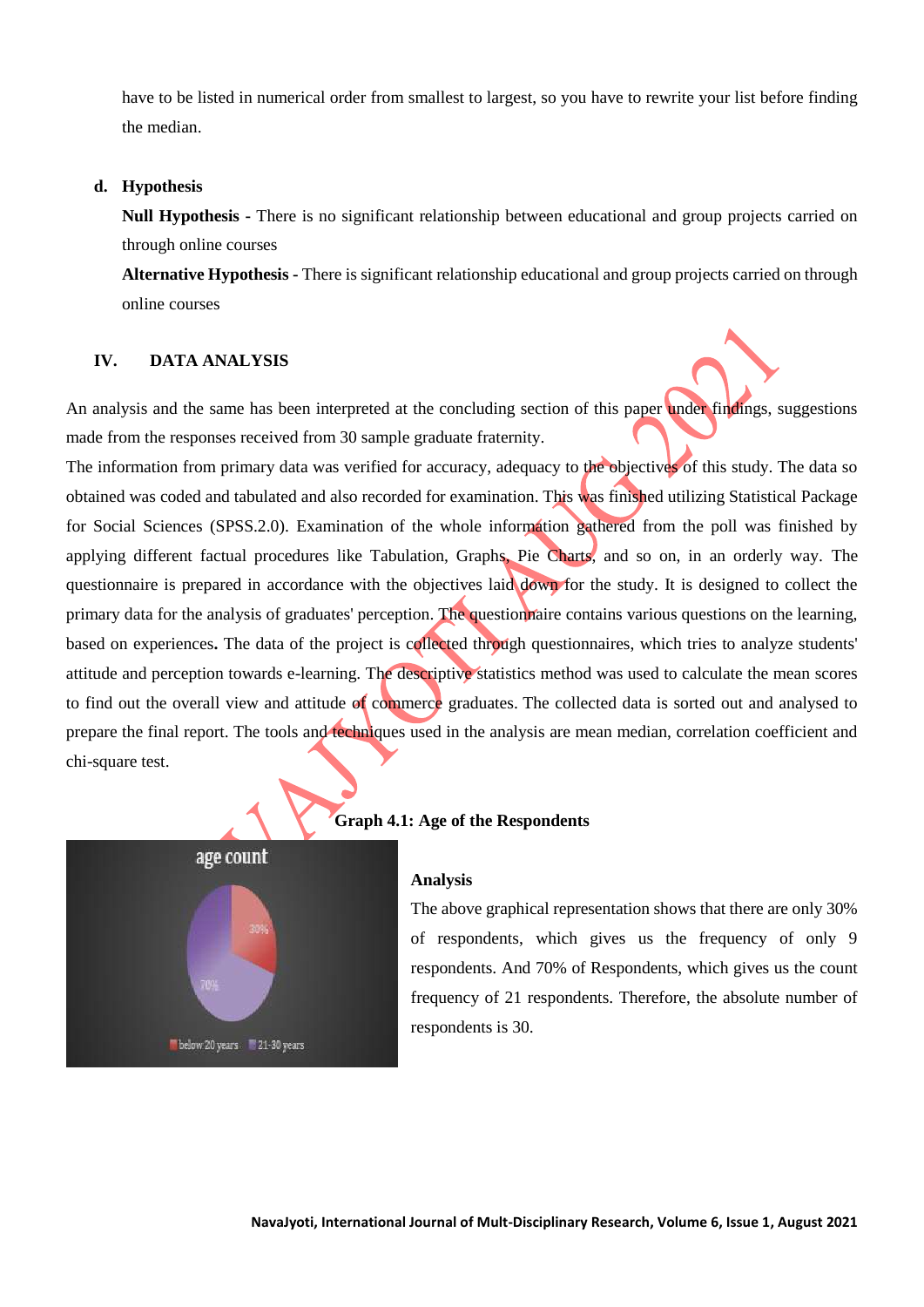# **Graph 4.2: Educational Qualification of Respondents**



#### **Analysis:**

The above graphical representation shows that there are only 7% of respondents, which gives us the count frequency of only 2 respondents. And 46% of Respondents, which gives us the count of 14 respondents. 47% of respondents, which gives us the count of 14 respondents.

#### **Graph 4.3: The Connection Of Network In Your Location**



#### **Analysis:**

The above graphical representation shows that there are only 56% of respondents, which gives us the total count of only 16 respondents. And 39% of Respondents, which gives us the count of 11 respondents. 5% of respondents, which gives us the count frequency of respondents.

# **Graph 4.4: Experience On Technology Based Educational Application Used For Self-Learning**



#### **Analysis:**

The above graphical representation shows that there are only 22% of respondents, which gives us the count of only 15 respondents. And 61% of Respondents, which gives us the count of 41 respondents. 17% of respondents, which gives us the count of 11 respondents. Therefore with the sample of a total 30 respondents.

**Graph 4.5: Online Learning Offer The Same Student Support Services As Traditional Colleges And Enhance The Student Employability Skills**



# **Analysis:**

The above graphical representation shows that there are only 23% of respondents, which gives us the count of only 7 respondents. And 20% of Respondents, which gives us the count of 6 respondent. 44% of respondents, which gives us the count frequency of 13 respondents. And finally 13% gives the total frequency of 4 respondents.

**NavaJyoti, International Journal of Mult-Disciplinary Research, Volume 6, Issue 1, August 2021**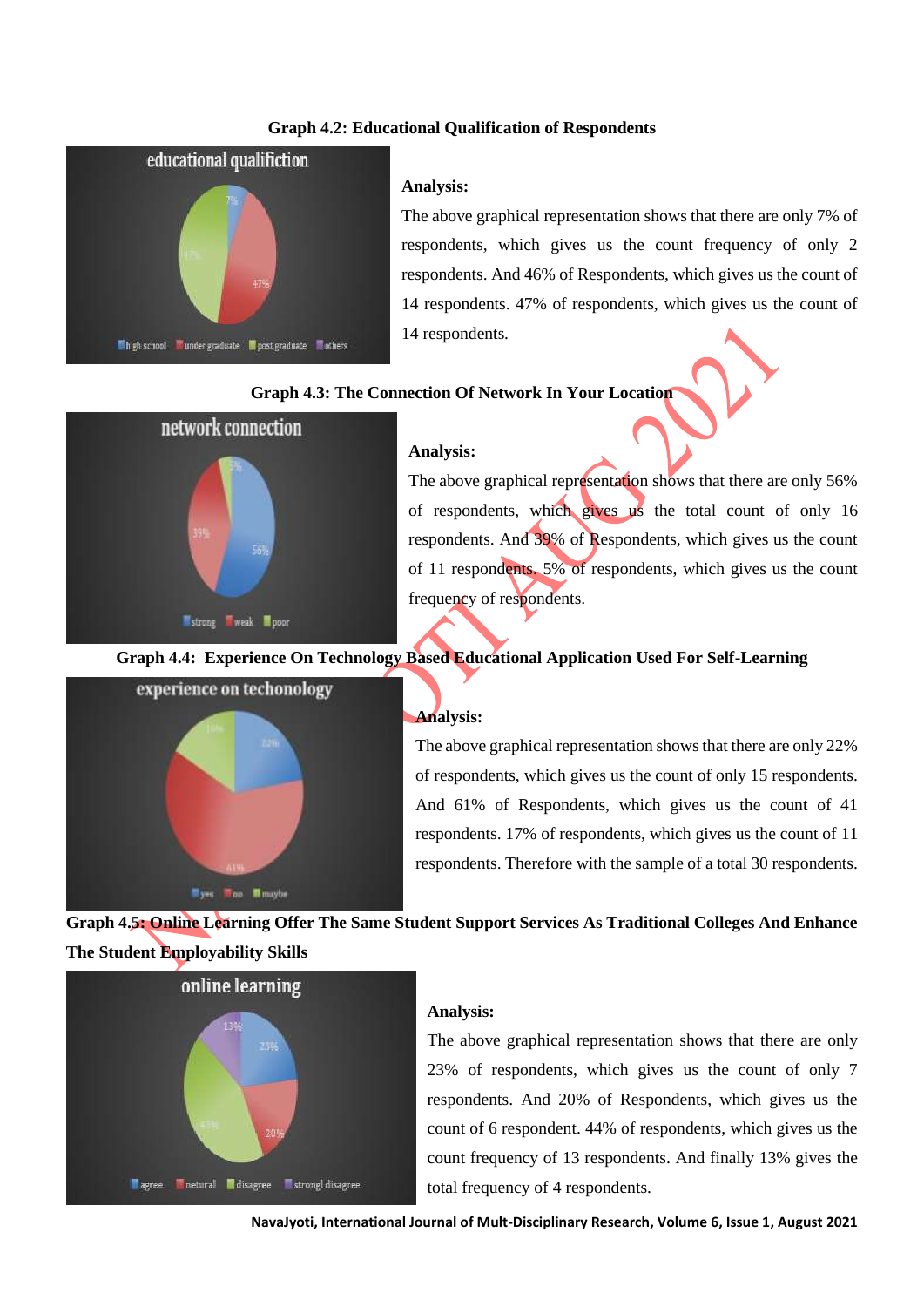# **Graph 4.6: The Technical Skills Demand Met or Support For Online Students**



## **Analysis:**

The above graphical representation shows that there are only 60% of respondents, which gives us the count of only 18 respondents. And 30% of Respondents, which gives us the count of 09 respondents, only 3% of respondents, which gives us the count of 1 respondent. And with the 7% it gives the total frequency of 2 respondents.

# **Graph 4.7: The Interaction With Other Online Students**



**Analysis:** The above graphical representation shows that there are only 57% of respondents, which gives us the count of only 17 respondents. And 43% of Respondents, which gives us the count of 13 respondents.

## **Graph 4.8: Their Group Projects Carried On Through Online Courses**



#### **Analysis:**

The above graphical representation shows that there are only 50% of respondents, which gives us the count of only 15 respondents. And 50% of Respondents, which gives us the count of 15 respondents. Therefore with the total respondents of 30.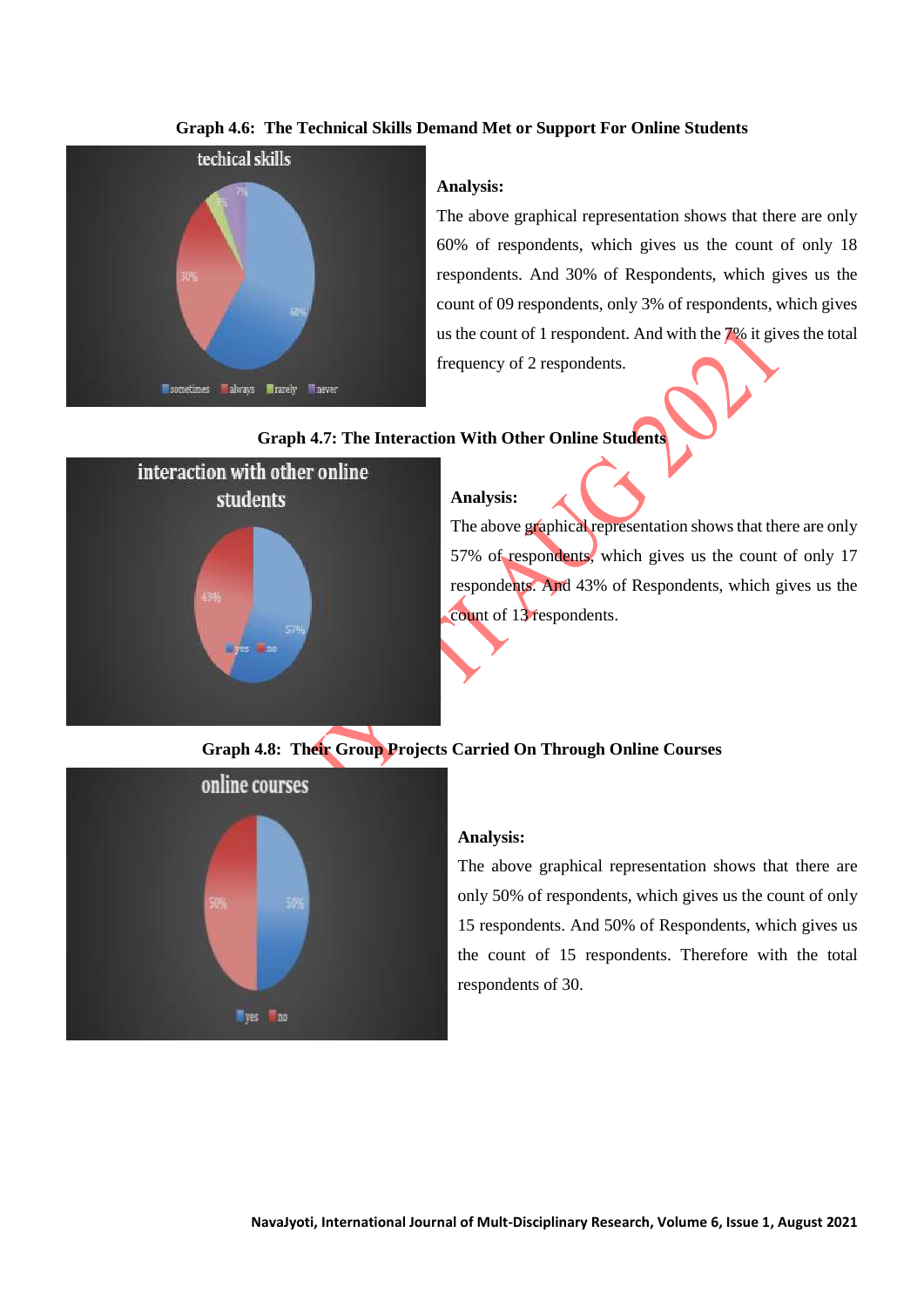# **Graph 4.9: Campus Placement Training Delivered Through Online Been Beneficial To Students**



# **Analysis:**

The above graphical representation shows that there are only 10% of respondents, which gives us the count of only 3 respondents. And 27% of Respondents, which gives us the count of 8 respondents. 63% of respondents, which gives us the count of 19 respondents.

# **Graph 4.10: The Confidence To Face The Corporate World With The Knowledge Acquired From Online**



#### **Class**

#### **Analysis:**

The above graphical representation shows that there are only 23% of respondents, which gives us the count of only 7 respondents. And 47% of Respondents, which gives us the count of 14 respondents. 30% of respondents, which gives us the count of 9 respondents.

# **Graph 4.11: The Employability Skill Been Monitored and Guided Timely By Mentors**



# **Analysis:**

The above graphical representation shows that there are only 20% of respondents, which gives us the count frequency of only 6 respondents. And 27% of Respondents, which gives us the total frequency of 8 respondents. 53% of respondents, which gives us the count of 16 respondents.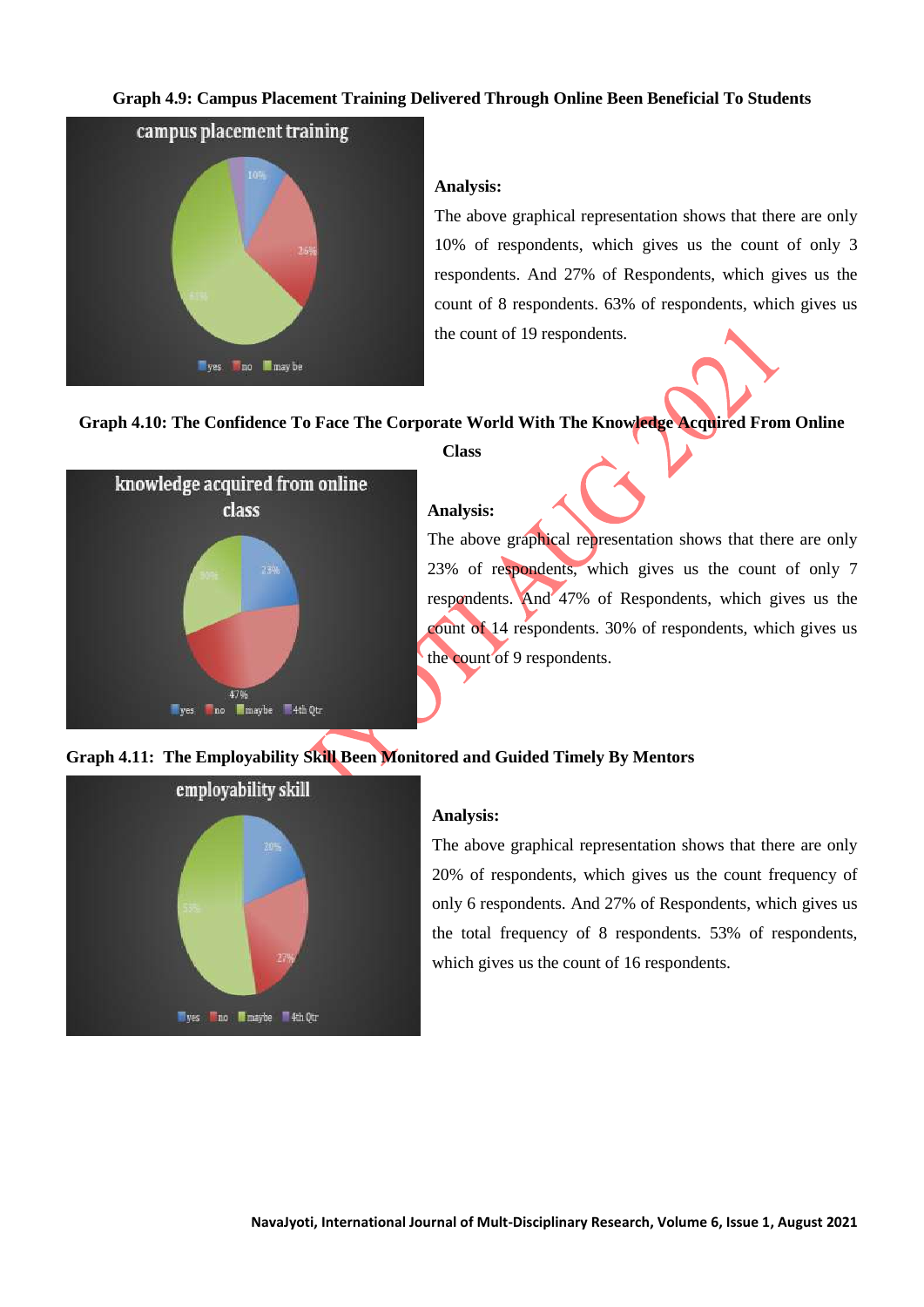# **Table 4.1: Cross Tabulation Of Educational Qualification And Group Projects Carried On Through Online Courses**

| Chi - square value (Pearson)            | 5.14  |
|-----------------------------------------|-------|
| Correlation Coefficient value (Pearson) | 0.327 |

## **Analysis:**

From the above table we see that out of the total population of 30, the cross tabulation of educational qualification and group projects carried on through online courses points out the fact that most of the group projects are assigned to the graduates through online courses. Where the above table it is found that P-Value is  $0.327$  which is <0.81305, therefore reject H0 accept H1

# **Interpretation:**

In the process of adoption and utilisation of online platforms for the purpose of imparting knowledge and education assigning group projects are found to be of utmost effective since it also has an impact on team building, improvising the communication among the individual as well assisting in imbibing various morale and ethics required in professional as well personal lives. This statement also proves the necessity of working in groups as we reach higher in the stream of education.

# **V. FINDINGS, SUGGESTIONS AND CONCLUSION.**

These findings, suggestions and conclusions avail what has been found from the data procured.

#### **a. FINDINGS**

- The survey conducted on the E-learners has been found out that majority of the sample allotted the highest preference to the ease of availability of the course. The research also analysed that the sample considered the instructor of the course to have a significant role.
- The other factors determined state that technology that is required to undertake the course is also an important aspect for the learners.
- In the order of the statistical determination, it has been observed that the institution providing the course is also considered to be an important factor when selecting a course. Location and cost of the course were also determined to be important factors.
- However, the data analysis pointed out the flexibility of the time for undertaking. The course was given the least preference by the sample.
- Also, there was negligible difference of choices between the male and female persons in the sample. With reference to the relevance of the course materials; all age group of persons equated the same value to the factor.
- The sample also considered that the expectations of the instructors had been clearly stated to them during the course of the study.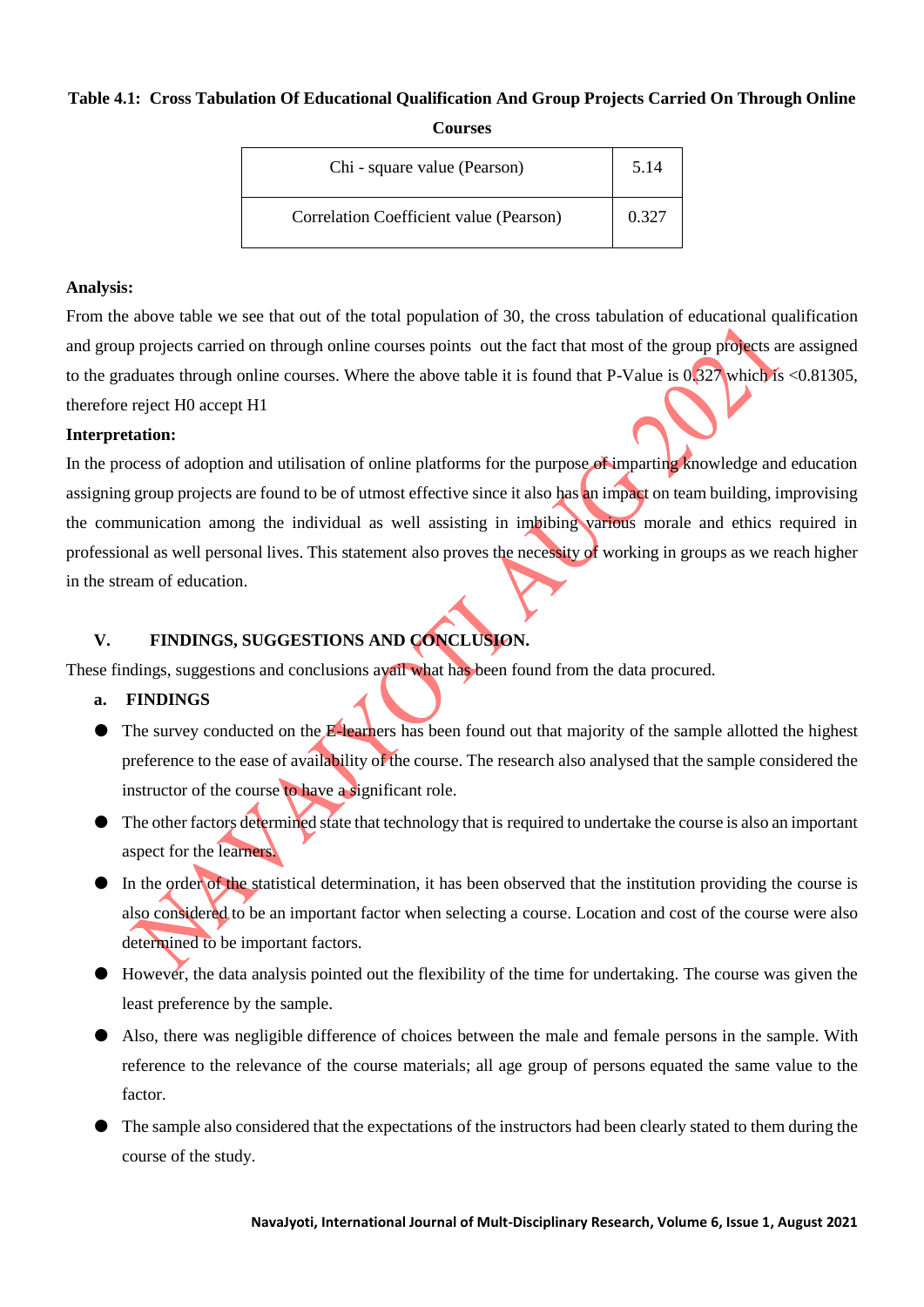- There was no noticeable variation between the various age groups of persons in the sample. When considering the workload against the credit hours allotted; both males and females stated the experience to be similar and no difference was observed.
- The following were the inferences obtained on analyzing the institution's support with regards to the facilities provided. They were analysed on the basis of whether the service was available on a mobile phone or not. With regards to accessing the library resources; a greater part of the students stated that the service was available on a mobile device.
- The research showed that a considerable amount of the students stated that they were able to check their grades online on a mobile phone.
- A majority of the students expressed that they were able to register for their courses online through a mobile phone while many stated that they were able to access financial aid information. With regards to the system; a clear majority of the students claimed that they were able to easily access the system for study purposes.
- Most students stated that they were able to order their transcripts online. A clear majority of the students expressed that they were able to access information about events and students activities from a mobile device.
- Additionally, almost all the students affirmed that they were able to schedule appointments through a mobile portal. In all of the factors, there was no marked difference between the responses received from male and female students.
- If With regards to the institutional rating, both male and female rated the institution positively. There was no marked difference between their ratings. Both male and female counterparts stated that the institution had a good library resource. Similarly, a clear majority acknowledged that they were able to easily register for courses as well access their grades. Also, access to information with regards to financial aid and ordering transcripts was effortlessly available to them.
- A clear majority stated that they were able to obtain information about the various events of the institute as well as get information about a range of student clubs and organisations quite easily during the course of their study.
- **Almost students expressed that they were able to schedule appointments with regards to obtaining academic** advice or counselling sessions, practically all understudies expressed that they had the option to plan meetings with respect to acquiring scholarly guidance or directing meetings could be masterminded with no difficulty.
- The information derived that a striking greater part felt that they had the option to cooperate with their educators during the course conversations. A greater part of the sample also felt that on the overall the instructors were effective.
- A similar majority felt they found the instructors available for consultation during work hours or by appointment.
- If the study also focused on analyzing which were the courses that were most preferred and the research pointed out that the management degrees have been preferred more than the other available graduate or post